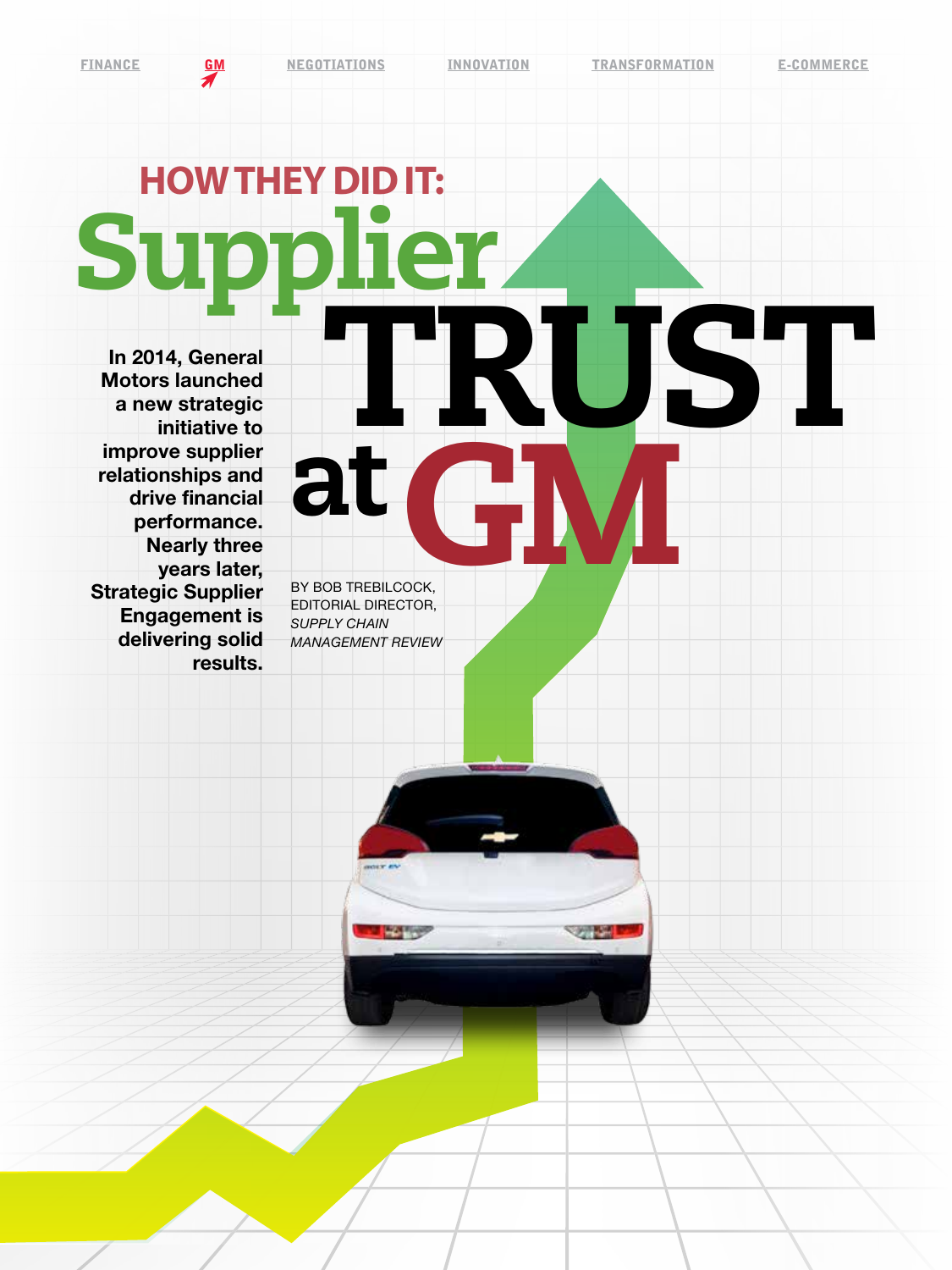**10 2016**, General Motors achieved two major milestones: The Bolt—Chevrolet's entrant into the market for all electric vehicles—was named Motor Trend's Car Of The Year after it was rated at 238 miles on a charge, the most for any electric vehicle currently on the market. At the same time, GM improved 11% and moved up to fourth place on the Supplier Working Relations Index, a highly respected annual survey that measures supplier trust in the automotive industry. It was one of the largest single year gains in the history of the index. John Henke, publisher of the survey since its inception more than 20 years ago, noted at the time that "only General Motors—a historical laggard—showed significant improvement in this year's study" and that "only GM's purchasing VP and buyers appear to be working together to build trusting relations." \*

GM believes that both achievements are the fruits of Strategic Supplier Engagement—or SSE—an initiative the automaker launched in 2014 to improve its financial performance and the performance of its vehicles: The Bolt's mileage rating, for instance, is the result of a strategic relationship with LG Electronics, the supplier of the propulsion technology behind the Bolt EV. That type of innovation and strategic relationship—were both lacking at GM for years before it began to see improvement in the index.

This is the story of how they did it.

### **From cost cutting to cost sharing**

With Strategic Supplier Engagement, GM's goal was to build a foundation of trust and transparency. Yet, when it comes to its suppliers, adversarial rather than strategic was likely the first word that came to mind in the automotive industry prior to its introduction. Despite its storied past, GM perennially came up short on Henke's Supplier Working Relations Index, often battling for last place and typically finishing behind its U.S. and Japanese competitors.

Bruised supplier relationships and mistrust can be traced as far back as the 1990s, when GM brought in Ignacio Lopez as its purchasing chief with a mandate to cut costs. While he stayed only briefly in the position, reports at the time credited Lopez with saving GM more than \$1 billion in purchasing during his one full year on the job. Yet those gains were the result of tearing up existing contracts and extracting cost reductions while simultaneously demanding improved quality and performance from suppliers. It was a difficult time to be a GM supplier.

That said, there were gains from the Lopez era, according to Beverly Gaskin, executive director, propulsion

systems for global purchasing and supply chain (GPSC). "We had a global sourcing table, a common approach and a consistency of purpose," recalls Gaskin, whose team worked with LG on the development of the subsystem for the Bolt.

Over time, that common purpose fractured. Each subsystem management team had its own cost centers and was focused on that team's material targets. There was little recognition of the impact of one team's strategy on suppliers that were shared by other teams. The result was that every group had a different approach to suppliers—including relationships. Suppliers experienced inconsistent behavior and had limited exposure and access to top leadership.

The consequences of that approach were evident in Henke's index, especially in the 2002 to 2006 timeframe. The sense within global purchasing was that GM was far from the customer of choice when it came to the sharing of new, potentially game-changing technologies. There was also a recognition that the game had changed. As with most heavy manufacturers, OEMs like GM are assemblers that rely more than ever on their suppliers. "Seventy percent of the cost of manufacturing an automobile is purchased," says Jeff Morrison, executive director of strategic planning and development, GPSC. What's more, car companies today compete on technological innovations—car buyers no longer lift up the hood to check out the engine, but are swayed by the bells and whistles on the dash. "To be successful, we need our suppliers' A teams. Becoming the customer of choice is increasingly an imperative," Morrison says. The question was how to create an alignment of purpose between GM and its suppliers.

By 2010, the recovery was coming faster than anticipated.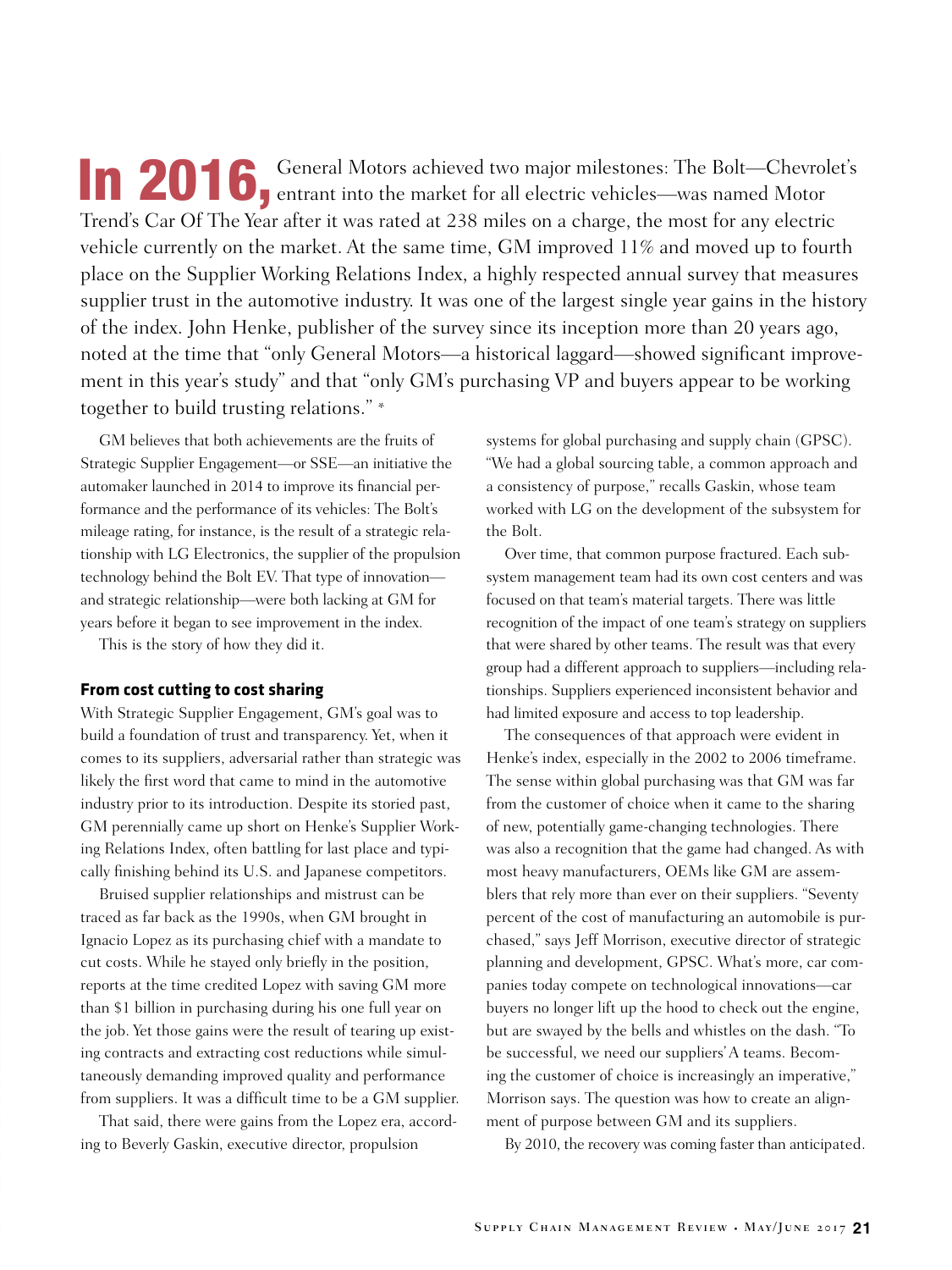GM realized how important suppliers were to its success and that it needed to improve how they worked together. One example of this was the change made to synchronize its purchasing and engineering organizations so they could be better strategic partners to GM suppliers. The

**"The idea was simple, a supplier could now see the areas where they were improving or not, and if they were not improving they could talk specifically about an action plan to reverse the trend."**

—Beverly Gaskin, executive director, propulsion systems for global purchasing and supply chain (GPSC) goal was to involve suppliers earlier in the development process, and to make sure their voices were heard. To do this required changes to the traditional GM purchasing model. "We wanted to move to a more strategic and transparent cost-sharing model, and that requires a new kind of relationship and trust," Gaskin says.

It was not just important to GM's ability to compete for customers in the market, but also to the financial performance as measured by Wall Street. "We had to improve and do so in a way that was collaborative and

not adversarial so that suppliers wanted to do business with GM," says Gaskin. Lastly, there was pressure from the board, which included members who believed strongly in supplier engagement. "There was a sense that we could no longer battle for last place," Gaskin adds.

### **Toward engagement**

The release of the 2013 supplier index, in which GM again scored poorly, was another wake-up call. Gaskin, Kim Brycz, the executive director for global product purchasing, and Matt Joshua the executive director who over sees procurement of electrical systems, met to review GM's approach to supplier relationship management, including its score cards and communication. The conclusion: The scorecards that had been used for years weren't informative, transparent or bi-directional. Suppliers knew how they were scored, but they couldn't get answers as to why they had come up short in some areas; nor could they report back to GM on its performance as

a customer. That became the starting point for Strategic Supplier Engagement (SSE).

Over the course of 2013, a team of GM purchasing executives developed a new supplier engagement tool that would eventually be rolled out to some 400 suppliers that serviced over 100 commodity teams and their buyers worldwide. The goal was to create a tool that would help build a foundation of "transparency and trust" with suppliers. It would measure business performance and how well the suppliers met the automaker's cultural priorities.

Business Performance built on a foundation of "transparency." It measured and provided feedback on a supplier's target and actual performance across four key areas: Quality, Launch, Material Cost and Supply Chain. Scores ranged from 1 to 5, with 5 being the best. Scores were also color-coded red, yellow or green; the best performers were in the green zone.

Cultural Performance was built on a foundation of "trust." That component of the scorecard measured Total Enterprise Cost, Transparency, Communication & Responsiveness, and Innovation and Engineering. The theory was that the combination of business performance and cultural alignment would set the stage for the new relationship model. Similar to Business Performance, a supplier received a score of from 1 to 5 across the four areas of Cultural Performance. The score was tabulated by one individual but included input from a variety of sources, such as engineering, quality and procurement. If a low score was given, the specific reason and contact name had to be entered. This reinforced transparency and provided the opportunity for a dialogue on the feedback. In all cases, suppliers could see on the dashboard if they were in a red, yellow or green zone for individual categories as well as composite scores.

During the development stage, which included several iterations, GM reached out to its supplier council for advice and conducted pilots with small groups of suppliers to work out the bugs. The new scorecard went live in January 2014 (Figure 1). While simple, the supplier dashboard gave suppliers a view of their performance and the ability to click on a box to review specific quality or shipping issues that they needed to address. Hence, transparency.

Gaskin and Morrison concede that suppliers were initially skeptical as to whether this was a new way of doing business or the flavor of the month. "I'm sure there was a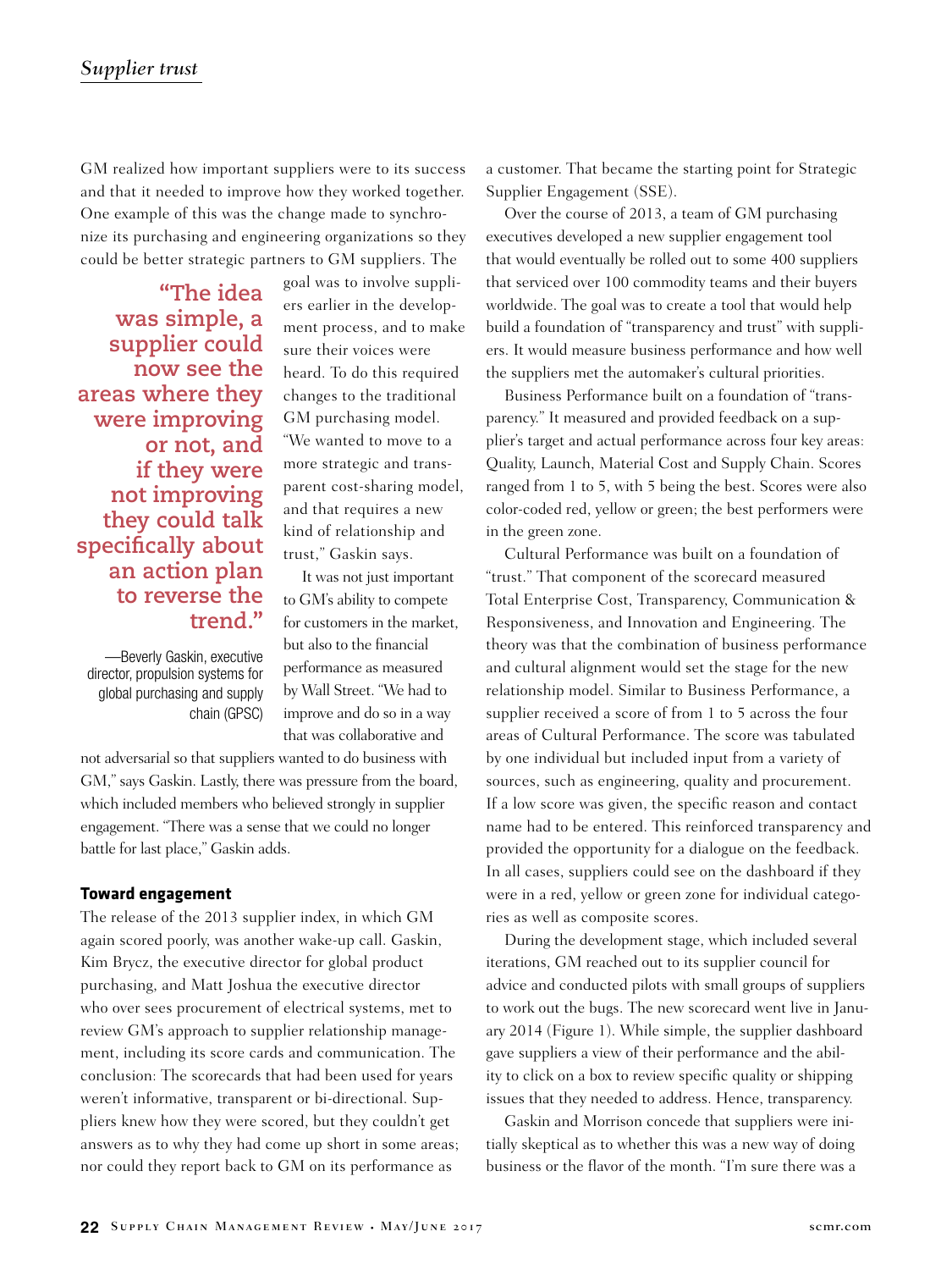### FIGURE 1 Supplier dashboard



Source: General Motors

concern about how we would use the scores," says Morrison. However, once suppliers realized that buyers weren't using the tool as a club, the response was positive. "Suppliers told us they may not agree with our score, but they now had transparency into what was important to GM and how they could better align with our priorities," says Gaskin.

Later that year, GM introduced supplier trend charts that measured performance over a six-month period (Figure 2). "The idea was simple," says Gaskin. "A supplier could now see the areas where they were improving or not, and if they were not improving they could talk specifically about an action plan to reverse the trend."

As it exists today, performance, or operational, metrics are updated once a month. Initially updated every six months, Cultural Priorities are now updated once a year.

### **The feedback loop**

Step 2 in the SSE plan was introduced in 2015. Known as SSE 360°, it provides the feedback loop that allows suppliers to tell GM how it is doing as a customer. After all, the objective was to improve trust and move toward becoming the automotive supply base's customer of choice. "We

wanted quantitative and objective data across a number of areas by commodity team," says Morrison. Similar to the Cultural Priorities dashboard for suppliers, the automaker wanted actionable information so that it could understand which of its teams was over-performing or under-performing. Last, in the messaging, it was important that suppliers knew that there would be no retaliation for poor scores.

The SSE 360° survey asks suppliers to answer a series of questions related to the same four Cultural Priorities (Total Enterprise Cost; Transparency; Communication & Responsiveness: and Innovation & Engineering) as GM teams are asked about suppliers. They then assign a score of from 1 to 5 to each area as well as an overall Cultural Priority Score. Just as a GM employee puts their name to a supplier's composite score, a supplier representative signs off on this score. The feedback loop also includes a chart that compares suppliers' SSE 360° scores to GM's SSE score of suppliers.

Before the first survey was completed in August of 2015, there was anxiety from both the GM and supplier communities. Suppliers were concerned about providing what could potentially be negative feedback about the teams with whom they worked; commodity teams were concerned that negative feedback would reflect on their performance. "We already knew we were near the bottom of the supplier index, so the collective GPSC team was committed to face the issues and address them," says Gaskin. And, adds Morrison, if you're a commodity buyer and the survey results are bad, it might

### FIGURE 2 Supplier trend charts



Source: General Motors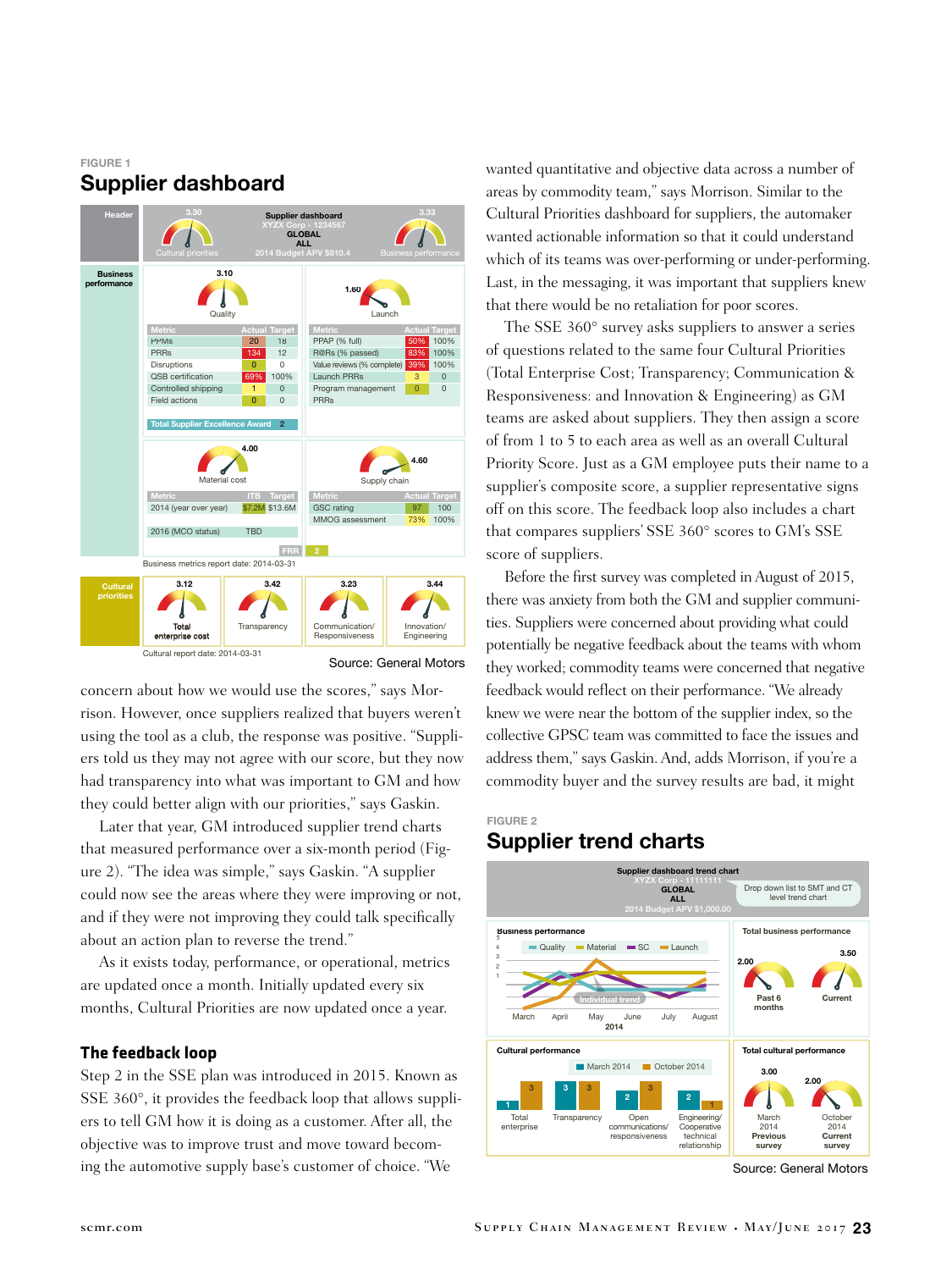be time to look in the mirror and make a change. "If you look at the questions on the survey, a lot of them are about behaviors we want to reinforce going forward around openness, innovation and transparency," he says. "To score

**"Suppliers could have downgraded us because of the work we did to take cost out of the system, but we believe we took the cost out in the right way."** —Beverly Gaskin

these things." As it turned out, the first supplier feedback results were within 10%

well, you should be doing

of GM's survey of its suppliers. "What it showed is that we were both more aligned than we may have thought," Gaskin says. "However, we weren't having a dialogue and addressing our gaps." Taken together, the

SSE performance and cultural performance scores along with the SSE 360° feedback, created the platform for that dialogue going forward.

### **Top supplier framework**

One of the last steps in GM's journey to Strategic Supplier Engagement was the introduction in 2016 of a framework for working with GM's Top 36 suppliers those that were deemed critical to the automaker's success and survival.

The Top 36 management framework—later expanded to the Top 50 suppliers—was designed to provide one touch to GM by assigning a senior executive champion to each of the critical suppliers. "We were getting rich data from the SSE and SSE 360°," says Gaskin. "The questions were: Now that we have it, what are we going to do with this data and how are we going to manage it?" The supplier champion was tasked with working with a counterpart at the supplier organization to use the information being updated monthly to the benefit of both organizations.

The expectation is that the executive champions will meet regularly—or, in Gaskin's case, weekly with her counterpart at Bosch, the supplier she champions. The meetings are structured around a one-page executive summary of the three or four items for that meeting. Those typically include a joint review of the SSE scorecard; a business overview, including opportunities the supplier has

recently won and lost; and any business or cultural issues that need to be addressed. "For a supplier like Bosch, that supplies numerous commodity teams, having one touch point adds consistency and oversight to the relationship," Morrison says. "The champion, enabled by data, can be an advocate if the supplier is struggling with a commodity or has a conflict with a purchasing team. Similarly, we might encourage a supplier to grow their business with us in several areas, suggest a fix in another and encourage them to exit something else."

Part of the role of a champion is to help get their supplier into the green zone in the chart through tough love or enthusiastic encouragement. "They're entrusting us to represent them in critical conversations at GM just as I count on my counterpart at Bosch to make sure that we're seeing innovation and protecting the high revenue products we purchase from them," Gaskin says. "Similarly, if I know they have an issue that is important to their business, I talk to our people about what we can do to keep them healthy."

There have been further refinements to the process, including two new awards for companies that are exceeding expectations. One is the Overdrive Award created to recognize companies that go above and beyond the call of duty, including excellence in areas such as sustainability, commitment and leadership in cultural or business change. A second award is for Innovation, which LG Chem and LG Electronics both won for their work on the breakthrough battery technology used on the Bolt. LG Electronics also designed and developed the infotainment system in the Bolt.

Even with a commitment to do things differently, supplier engagement did not happen overnight. As Gaskin and Morrison note, GPSC is a large organization, with over 100 commodity teams and team members around the world who had to be brought on board. "Remember that for many procurement professionals, boxing gloves got them to where they are," says Morrison. "It's not easy to tell them to put them away."

Yet two years into a new way of doing business, GM believes that SSE is delivering tangible results. For one, when this article was being researched, the company had experienced more than eight quarters of improving margins, thanks to the supply base helping the company to get its cost structure under control. During that same period, supplier trust scores moved up and not down.